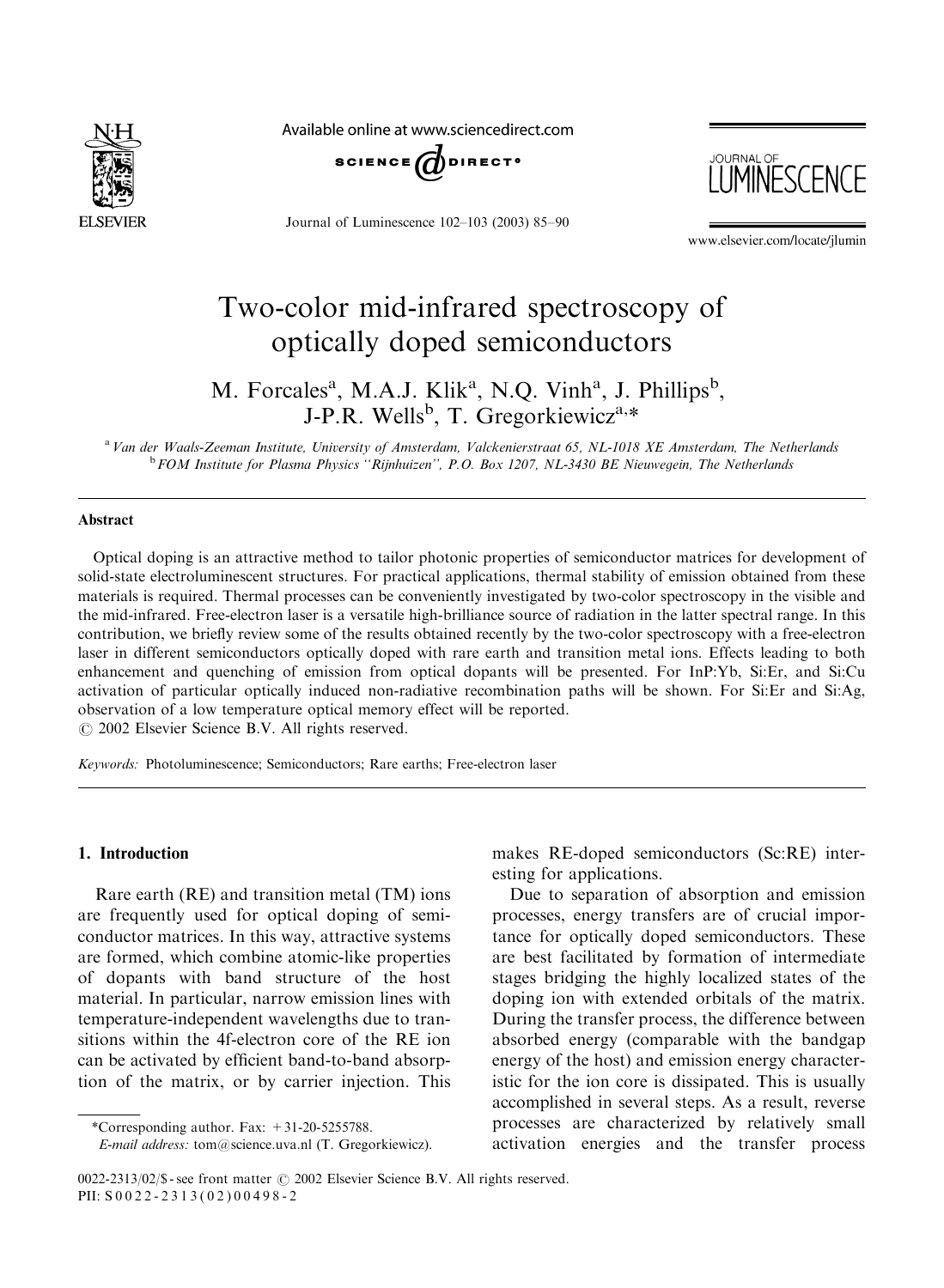responsible for excitation of an optical dopant is sensitive to temperature variations. The resulting thermal quenching of emission efficiency of Sc:RE systems is the major drawback for their practical applications in solid-state light-emitting devices.

Alternative to thermal activation, intense midinfrared (MIR) radiation from a tunable freeelectron laser (FEL) can be used to access directly individual steps of the energy transfer process [\[1\]](#page-5-0). In that way unique information on optically doped semiconductors is obtained. In this contribution, we concentrate on selected findings recently revealed in optically doped semiconductor systems by two-color spectroscopy with the FEL. For InP:Yb, we will demonstrate the optically induced "back-transfer" effect reversing excitation mechanism of the 4f-electron RE core. For Si:Er and Si:Ag we will show an optical memory effect, similar to that observed in the past for some of the III–V materials. Finally, optically activated nonradiative recombination processes will be presented for Si:Cu and Si:Er.

## 2. Experimental approach

Formation of shallow, effective mass states is an inherent feature of semiconductors and the most important reason of the domination of these materials in device manufacturing. In case of silicon, the state-of-the-art technology offers a total control over shallow states. Therefore, it should be possible to eliminate, or even positively engineer, thermal effects, once their role in the energy transfer processes has been understood. Investigation of thermal effects is, however, experimentally difficult due to their indeterminate activation. A free electron laser generates photons whose energies are comparable to  $kT$ . Consequently, two-color mid-infrared (2C-MIR) spectroscopy with FEL provides a convenient tool to investigate thermal effects.

The idea of the 2C-MIR experiment is presented in a cartoon depicted in Fig. 1. A sample placed in a variable temperature cryostat is exposed to two correlated laser beams operating in different wavelength ranges. The pump beam from a laser operating in the visible (2nd or 3rd harmonic of a



Fig. 1. Experimental configuration for two-color experiments. The band-to-band excitation is provided by a laser operating in the visible: for that purpose 2nd or 3rd harmonics of Nd:YAG pulsed laser or  $cw$  Ar<sup>+</sup> ion laser is used. The MIR beam is provided by FEL. Alternatively, OPO can be used to access deeper levels.

Nd:YAG laser, or a cw  $Ar^+$ -ion laser) provides band-to-band excitation leading to emission from the optical dopant. A secondary pulse from the FEL  $(\lambda_{\text{FEL}}=7-18 \,\mu\text{m})$ , with an adjustable time delay, impinges at a MIR wavelength of choice. Alternatively, an optical parametric oscillator OPO  $(\lambda_{\text{OPO}}=0.4-2 \,\mu\text{m})$  can be used in order to access deeper levels. The change of intensity and dynamics of photoluminescence (PL) is then recorded as a function of wavelength, timing, and power of the MIR pulse and can be subsequently analyzed in a computer. Intense radiation from the FEL (OPO) allows optical spectroscopy of (shallow) energy levels in the gap of the semiconductor host. In combination with the band-to-band excitation, it offers a possibility to investigate thermal effects in the ground and excited states of an optical dopant, and to probe non-equilibrium and metastable states.

# 3. Possible effects of MIR radiation in a (doped) semiconductor

The most important effects of the MIR radiation on a semiconductor matrix are related to ionization of (shallow) traps and to optical generation of lattice and local phonons. Although the latter process is not very probable—e.g. multiphonon absorption bands in Si are weak—phonon generation must be taken into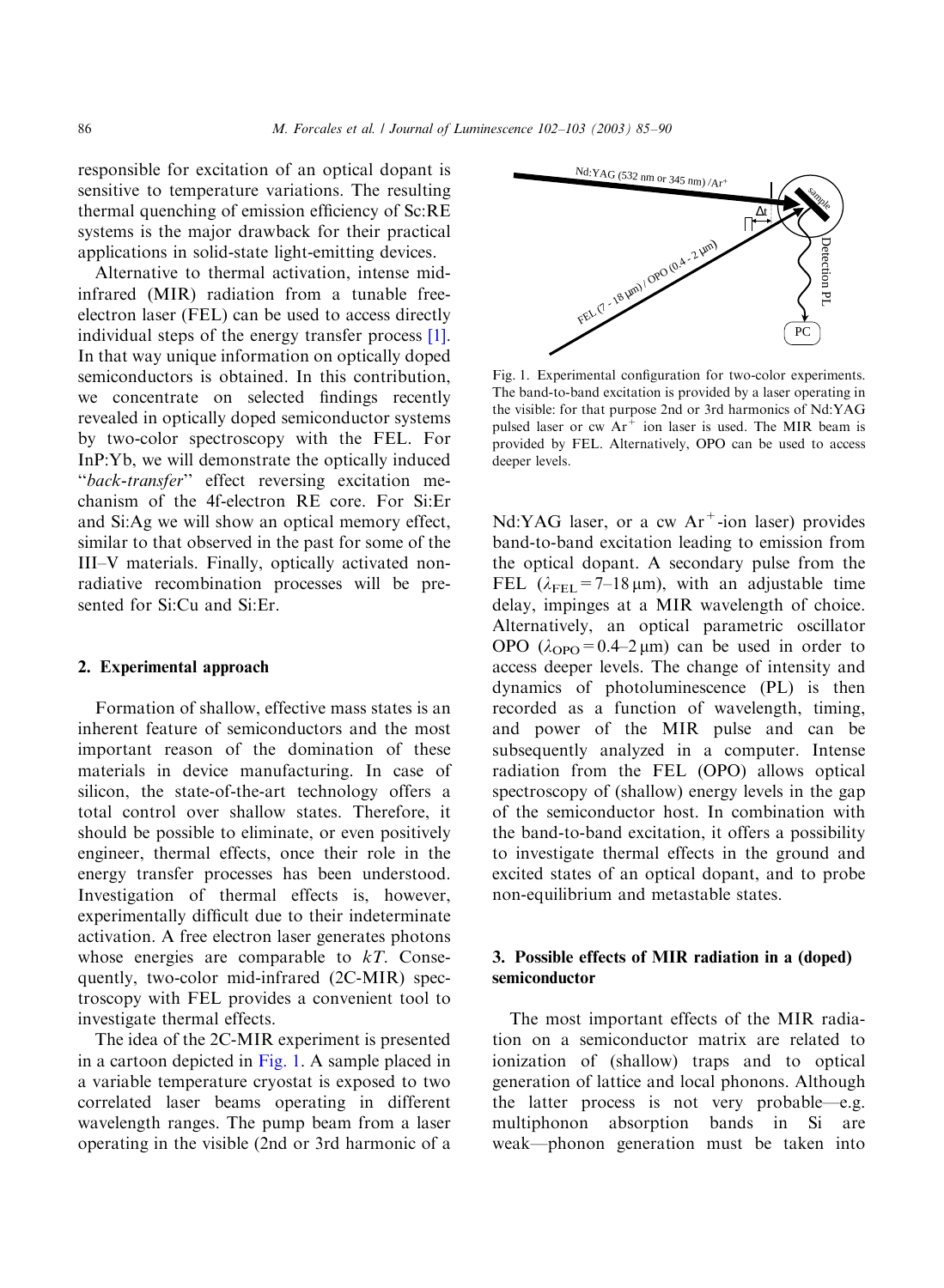<span id="page-2-0"></span>account in experiments with FEL due to the high photon flux.

Optical ionization of shallow traps by FEL (or OPO) beam is schematically depicted in a diagram in Fig. 2. In a semiconductor host optically doped with RE or TM ions, other impurity levels are also present. The free carriers generated in the material upon primary excitation  $(Ar^+$ , Nd:YAG) are trapped at these levels while recombination of other carriers at specific centers will follow an appropriate energy transfer process and lead to excitation of the optical dopant. Optical ionization of the trapping centers gives information on the energy transfers (labeled 1 and 3). In this way, identification of specific levels and their role in the excitation mechanism can be selectively accomplished. Such a situation is in clear contrast to the indiscriminate activation occurring in the system upon thermal excitation. Also, role of Auger deexcitation process of the energy transfer between optical dopant and free carriers (labeled 2), or backtransfer processes of excitation reversal from the optical dopant to the host (theoretically postulated and but never proven experimentally) can be investigated in a spectroscopic manner.

Ionization of carriers from the trapping levels can result in an additional excitation of the optical dopant, leading to an increase of emission. On the other hand, liberated carriers can induce nonradiative processes, leading to PL quenching. In what follows, examples of both FEL-induced



Fig. 2. Optical ionization of (shallow) levels in an optically doped semiconductor.

enhancement as well as quenching of the optical dopant related emission will be presented.

#### 4. Selected experimental results

# 4.1. Excitation reversal of the optical dopant:  $InP:Yb$

InP:Yb is considered to be the most simple Sc:RE system featuring a direct bandgap host and the  $4f<sup>13</sup>$ -electron configuration of the dopant. We have investigated the photoluminescence of  $Yb^{3+}$ ion on an InP matrix after band-to-band optical excitation of the host. The  $Yb^{3+}$  ion is brought into its excited state by means of an indirect excitation mechanism, which is believed to involve the capture of an electron–hole pair at an acceptor-like electron trap, located 30 meV below the conduction band. Recombination of this pair excites the RE ion from which a characteristic emission with photon energy of 1.24 eV follows [\[2\]](#page-5-0).

As depicted in the inset to Fig. 3, we have observed a strong quenching effect in the PL of the  $Yb^{3+}$  ion upon application of a powerful MIR pulse from an FEL [\[3\].](#page-5-0) Closer investigation revealed this quenching to occur only during the



Fig. 3. Optical ''backtransfer'' in InP:Yb. The FEL-induced quenching of  $Yb^{3+}$ -related PL (1.24 eV) as a function of FEL photon energy. The inset shows the effect of the FEL pulse on the decay dynamics of the PL signal.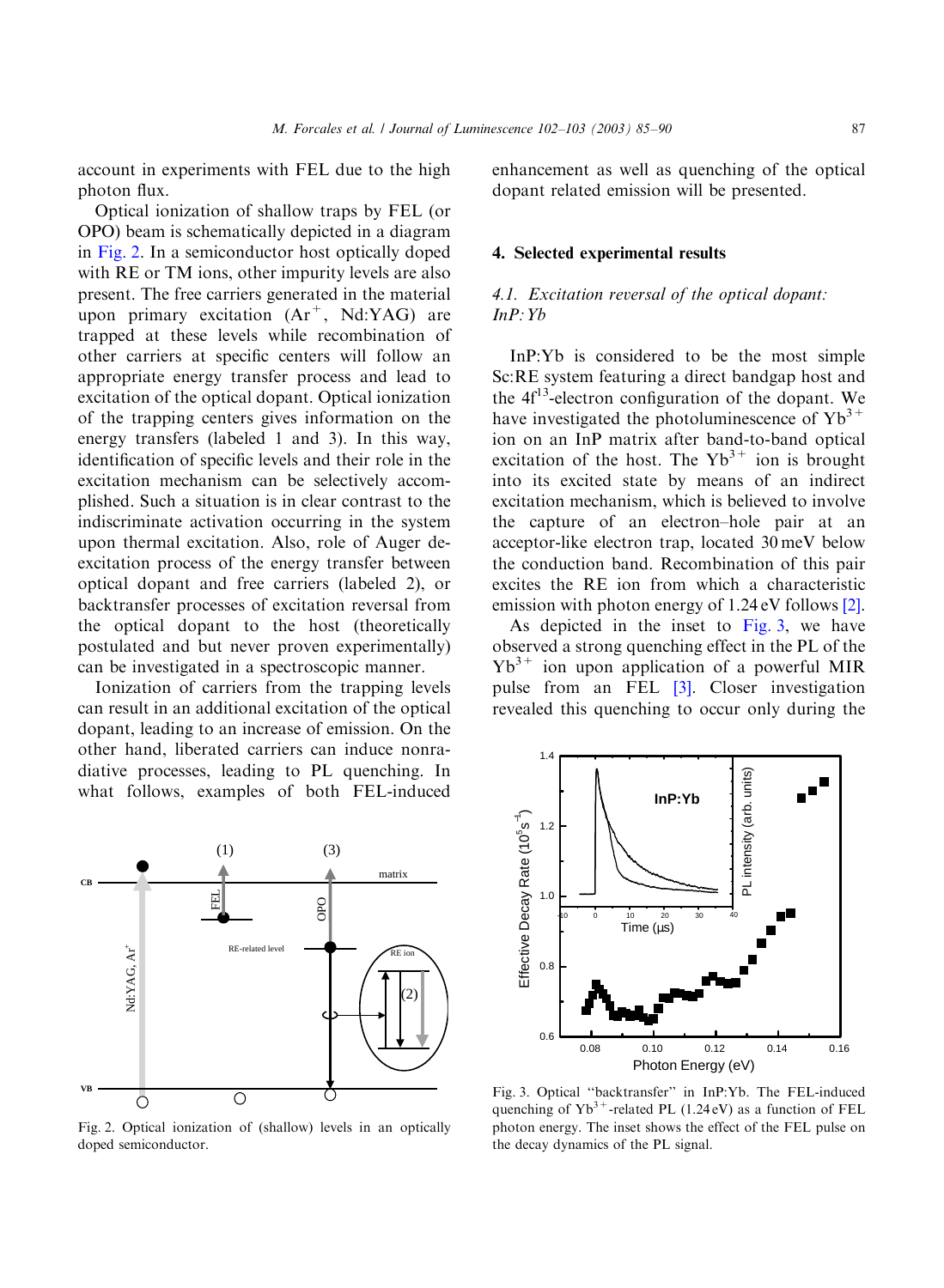FEL pulse. PL quenching does not take place when the FEL beam is applied before the band-toband excitation of the host. Both experimental results indicate the mechanism of quenching to be a fast process with a characteristic time constant being equal to or shorter than the detection speed of the setup (300 ns).

We have determined the magnitude of the PL quenching effect as a function of FEL photon energy—see [Fig. 3](#page-2-0). This reveals a discontinuity in the photon energy dependence at 140 meV, corresponding to the energy needed to reverse the last step of the excitation mechanism [\[4\]](#page-5-0). This measurement shows that by illumination of the excited  $Yb^{3+}$  ion with a powerful flux of photons of the appropriate energy, an electron–hole pair can be generated on the acceptor-like electron trap. In that way, this particular experimental result proves the existence of the intermediate excitation state of an electron–hole pair bound and a Yb-related level and confirms the theoretically proposed excitation model for InP:Yb identifying the energy levels involved in this process.

#### 4.2. Optical memory effect

Erbium-containing crystalline silicon c-Si:Er is probably the most important Sc:RE system, as doping with Er is a promising approach to the highly desired silicon photonics [\[5\].](#page-5-0) 2C-MIR spectroscopy reveals for this material an interesting effect (omnipresent for all investigated samples) of, the so-called, ''optical memory'' [\[6\].](#page-5-0) In the past, similar memory effects were reported for optically active III–V semiconductors GaAs and GaN [\[7\]](#page-5-0). The optical memory effect is illustrated in Fig. 4 which depicts the dynamics of Er PL at  $1.54 \,\mu m$  upon the excitation with a nanosecond pulse of a Nd:YAG laser operating at 532 nm. As can be seen, FEL fired at different delay times of  $\Delta t = 20$ , 40, and 80 ms leads to MIR-induced enhancement of Er PL. In a dedicated study [\[6\]](#page-5-0), temporal characteristics of the MIR-induced Er PL amplitude has been investigated and participation of non-equilibrium carriers in this excitation process has been deduced. Carriers, temporally stored at shallow acceptor or acceptor-like levels, are ionized optically by MIR radiation and



Fig. 4. Optical memory effect observed for Si:Er at low temperature: application of FEL pulse at a delay  $\Delta t$  with respect to the band-to-band pump pulse induces additional excitation of  $Er<sup>3+</sup>$  ion. Amplitude of this effect diminishes as the delay time increases, resulting in the optical memory "archival time" of  $\sim$  100 ms.



Fig. 5. Optical memory effect for Si:Ag. Additional emission at 1590 nm due to electron–hole recombination at a silver-related center appears upon MIR pulse following band-to-band excitation pump. The illustrated PL dynamics was measured at  $T=4.2$  K and for FEL set at  $\lambda_{\text{FEL}}=12.5$  µm.

recombine with electrons captured at an Er-related level. In that way, an additional excitation process occurs and Er emission follows.

A similar optical memory effect, but of a smaller magnitude and a shorter archival time, has also been observed for the silver optical dopant in silicon [\[8\]](#page-5-0), as illustrated in Fig. 5. Yet another example of a medium exhibiting the optical storage effect is ZnSe:Cr. For this particular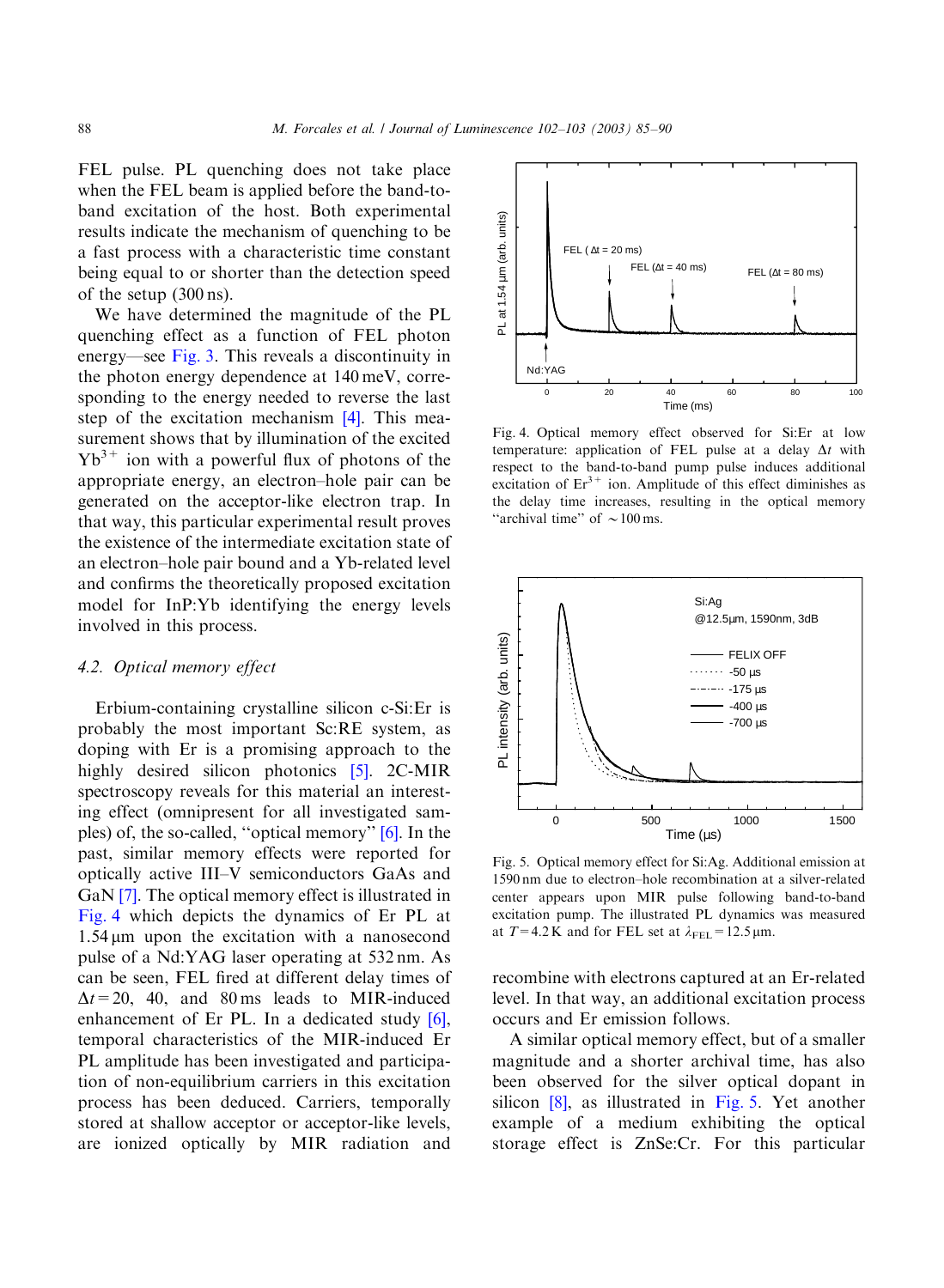system, non-linear optical effects are present due to two-photon absorption and occurrence of anti-Stokes luminescence (ASL) [\[9\].](#page-5-0)

# 4.3. Optically induced non-radiative recombination of the optical dopant

Since the excited RE ion has a long lifetime, it can transfer its energy to a free carrier in the band. Indeed, such an Auger process of non-radiative recombination has been observed for Si:Er and InP:Yb at an elevated temperature [\[10\].](#page-5-0) In a 2C-MIR experiment, this process can be activated optically by ionization of carriers at traps. In Fig. 6 such an effect is shown for Si:Er prepared by implantation and high-temperature anneal at  $1000^{\circ}$ C. After band-to-band excitation by a Nd:YAG (532 nm), FEL is fired at short delay times of 50 or 180  $\mu$ s. As can be seen, Er PL clearly reduces upon FEL pulse. The quenching time, in the figure limited by the time constant of the detector  $(75 \,\mu s)$  in the illustrated experiment), is likely to be of the order of nano- to few microseconds. Since an Auger process concerns energy transfer to a single carrier, the quenching amplitude has to be proportional to the square root of FEL power, as is in deed confirmed experimentally.



Fig. 6. Optically induced quenching of Er-related emission in Si. FEL pulse applied with a small delay time  $\Delta t$  with respect to the band-to-band excitation results in an abrupt reduction of the PL signal at  $\sim$  1.54 µm.



Fig. 7. Optically induced quenching of copper-related PL band in Si. Application of the FEL pulse subsequent to the band-toband excitation results in an almost complete quenching of the emission.

A similar quenching effect has been observed for Si:Cu—see Fig. 7 [\[11\]](#page-5-0). Experiments currently on the way will decide whether also in that case the PL quenching is due to an Auger mechanism, or rather, due to optically induced dissociation of an electron–hole pair bound at a Cu-related level in the silicon bandgap.

### 5. Conclusions

The briefly discussed examples of several research projects illustrate how the two-color spectroscopy in the mid-infrared can be used to unravel optical properties of materials. In particular, this technique appears to be very useful for tracking energy transfer paths in semiconductor matrices optically doped with rare earth and transition metal ions. Ionization of shallow centers by the MIR pulses accelerates slow energy transfers, which otherwise easily escape detection, thus allowing convenient investigation of thermally activated recombinations, both radiative and non-radiative. In this way, application of the free-electron laser for the two-color spectroscopy allows a truly spectroscopic approach to thermal effects, which are of crucial importance for optical processes of semiconductors and for practical application of Sc:RE systems.